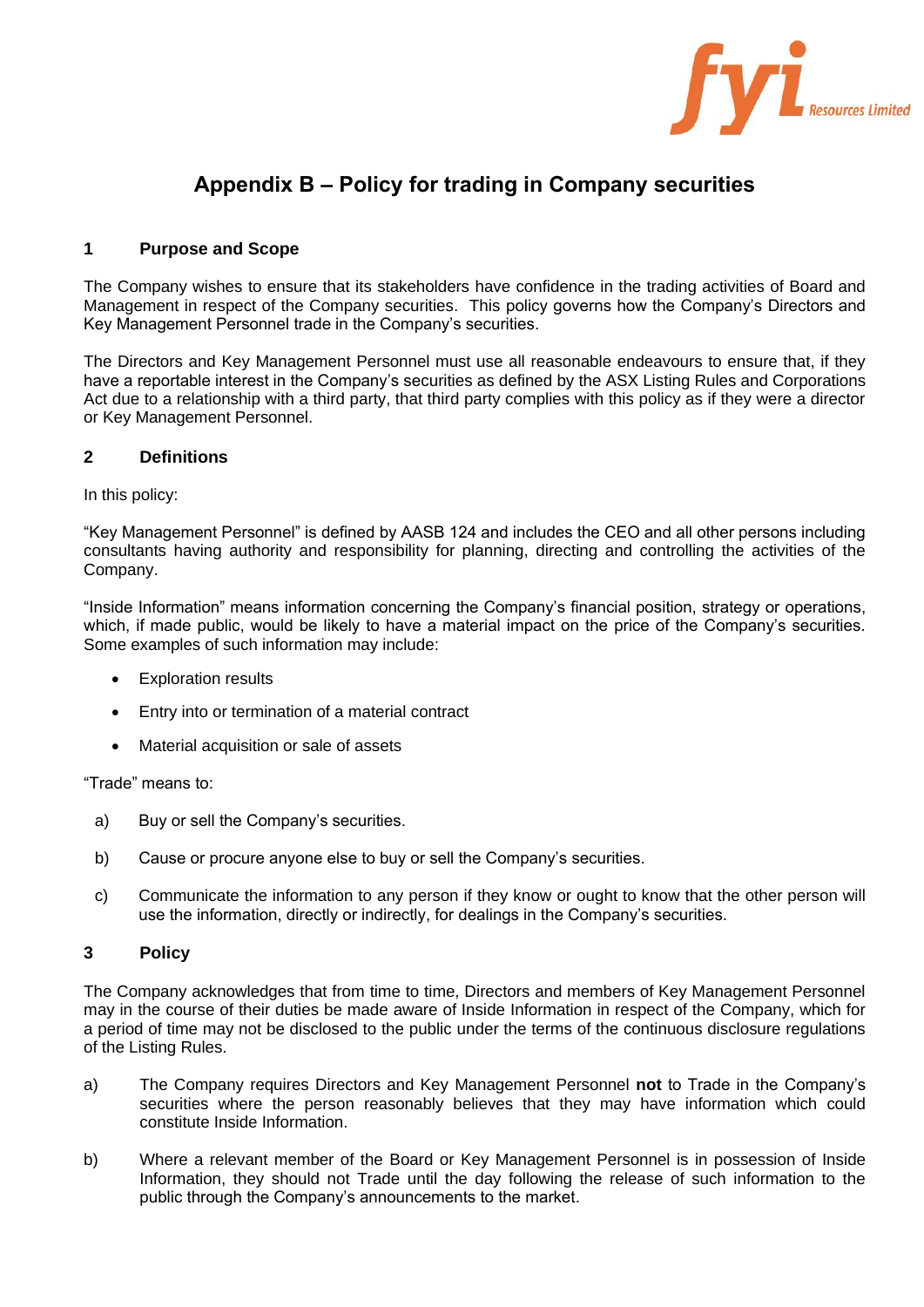

- c) Where a member of Key Management Personnel or a Director intends to Trade in the Company's securities and that person is unsure that they may have information which could constitute Inside Information, that person shall first notify the Chairperson to seek clarification.
- d) Where the Chairperson intends to Trade in the Company's securities and that person is unsure that they may have information which could constitute Inside Information, that person shall first notify one of the other Directors to seek clarification.

# **4 Financial reporting and Disclosure Documents Policy**

The Company requires Directors and Key Management Personnel **not** to Trade in the Company's securities within the following periods (**prohibited periods**):

- a) Two weeks before and 24 hours after the release of the Company's quarterly cash flow and activities reports to ASX; and once the Company has commenced mining and/or production, half yearly and annual reports to ASX.
- b) Two weeks before lodgement and during the period that a disclosure document including a prospectus is open for applications except to the extent that Company employees, Directors and Key Management Personnel are applying for securities pursuant to that disclosure document.
- c) Any other period determined by the Board from time to time and notified to the Directors and Key Management Personnel.

# **5 Notification of executed trades and approval**

Directors and Key Management Personnel must advise the Chairman regarding any proposed transaction in the Company's securities. The Chairman must advise the Managing Director.

Following an approved transaction, the director and executive manager must notify the company secretary immediately to allow for any appropriate announcements to be made to ASX.

Where clearance is required to transact in the Company's securities during a prohibited period, the request should be made in writing. Approval for the transaction will then be given in writing.

# **6 Exclusions from the trading policy**

- a) transfers of securities of the entity already held into a superannuation fund or other saving scheme in which the restricted person is a beneficiary;
- b) an investment in, or trading in units of, a fund or other scheme (other than a scheme only investing in the securities of the entity) where the assets of the fund or other scheme are invested at the discretion of a third party;
- c) where a restricted person is a trustee, trading in the securities of the entity by that trust provided the restricted person is not a beneficiary of the trust and any decision to trade during a prohibited period is taken by the other trustees or by the investment managers independently of the restricted person;
- d) undertakings to accept, or the acceptance of, a takeover offer;
- e) trading under an offer or invitation made to all or most of the security holders, such as, a rights issue, a security purchase plan, a dividend or distribution reinvestment plan and an equal access buy‐back, where the plan that determines the timing and structure of the offer has been approved by the board. This includes decisions relating to whether or not to take up the entitlements and the sale of entitlements required to provide for the take up of the balance of entitlements under a renounceable pro rata issue;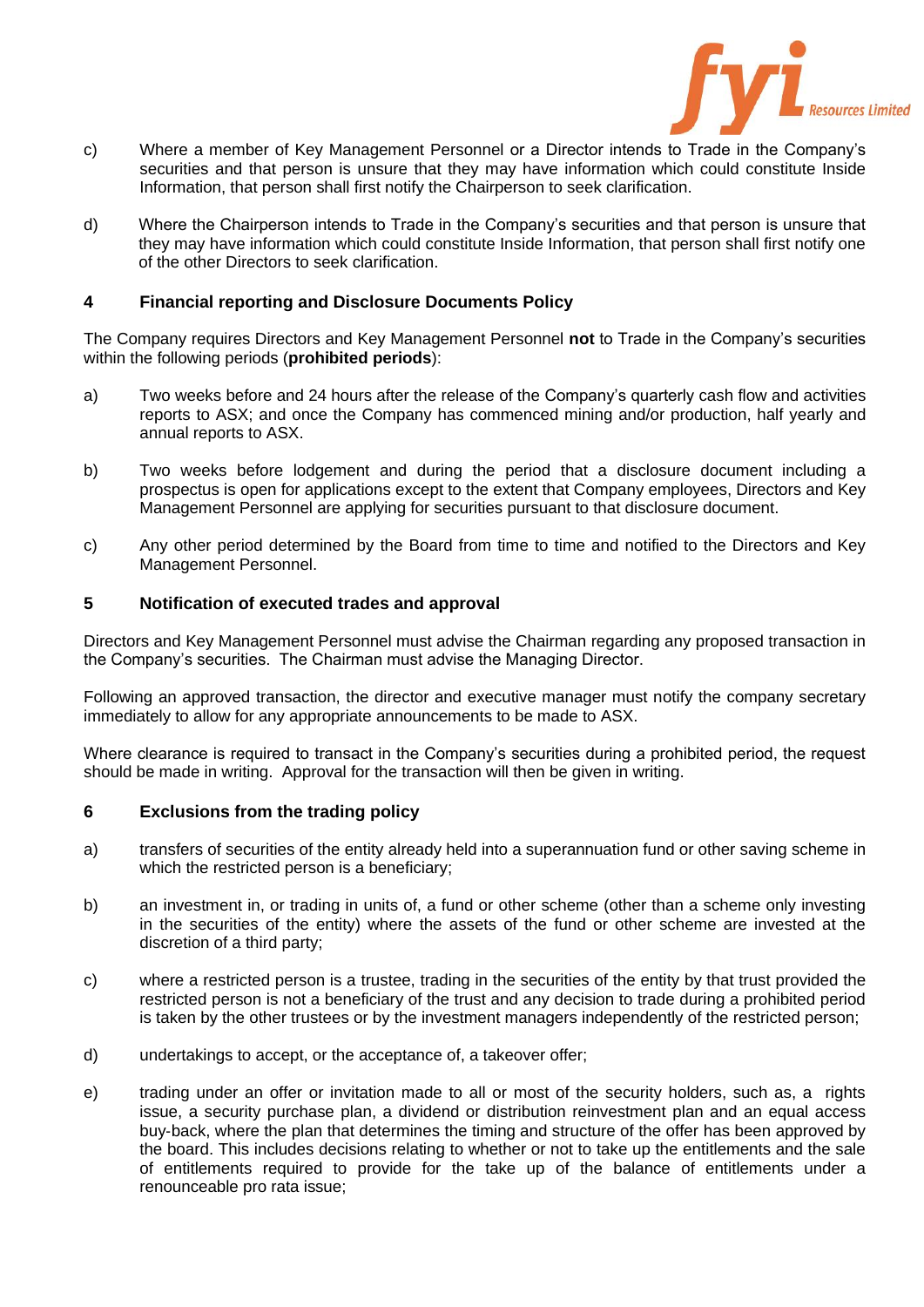

- f) a disposal of securities of the entity that is the result of a secured lender exercising their rights, for example, under a margin lending arrangement;
- g) the exercise (but not the sale of securities following exercise) of an option or a right under an employee incentive scheme, or the conversion of a convertible security, where the final date for the exercise of the option or right, or the conversion of the security, falls during a prohibited period and the entity has been in an exceptionally long prohibited period or the entity has had a number of consecutive prohibited periods and the restricted person could not reasonably have been expected to exercise it at a time when free to do so;
- h) trading under a non-discretionary trading plan for which prior written clearance has been provided in accordance with procedures set out in the trading policy and where:
	- the restricted person did not enter into the plan or amend the plan during a prohibited period;
	- the trading plan does not permit the restricted person to exercise any influence or discretion over how, when, or whether to trade; and
	- the entity's trading policy does not allow the restricted person to cancel the trading plan or cancel or otherwise vary the terms of his or her participation in the trading plan during a prohibited period other than in exceptional circumstances;
- i) bona fide gifts of the Company's securities to a director or executive manager by a third party;
- j) where the beneficial interest in the relevant Company security does not change;
- k) transactions conducted between a director or executive manager and their spouse, civil partner, child, step‐child or other close family member;
- l) cancellation of the Company's securities as a result of failure to vest or other forfeiture of securities received by Key Management Personnel as part of performance based remuneration; and
- m) vesting of the Company's securities as a result of meeting performance hurdles or release of the Company's securities from holding lock or holding term in respect of securities received by Key Management Personnel as part of performance based remuneration.

# **7 Exceptional circumstances**

Upon prior written clearance a director or executive manager who is not in possession of inside information may be permitted to trade during prohibited periods if they are subject to severe financial hardship, if he or she has a pressing financial commitment that cannot be satisfied otherwise than by selling the relevant securities of the entity.

A person may be in severe financial hardship if he or she has a pressing financial commitment that cannot be satisfied otherwise than by selling the relevant securities of the entity. A tax liability of such a person would not normally constitute severe financial hardship unless the person has no other means of satisfying the liability. A tax liability relating to securities received under an employee incentive scheme would also not normally constitute severe financial hardship or otherwise be considered an exceptional circumstance for the purpose of obtaining prior written clearance to sell or otherwise dispose of securities during a prohibited period.

Exceptional circumstances also includes if the person is required by a court order, or there are court enforceable undertakings, for example, in a bona fide family settlement, to transfer or sell the securities of the entity or there is some other overriding legal or regulatory requirement for him or her to do so.

The determination of whether the person in question is in severe financial hardship or whether a particular set of circumstances falls within the range of exceptional circumstances identified in the policy can only be made by the designated officer(s) under the policy for this purpose. In recognition of the case that exceptional circumstances, by their nature, cannot always be specified in advance, it is envisaged that there may be other circumstances, which have not been identified in the policy, that may be deemed exceptional